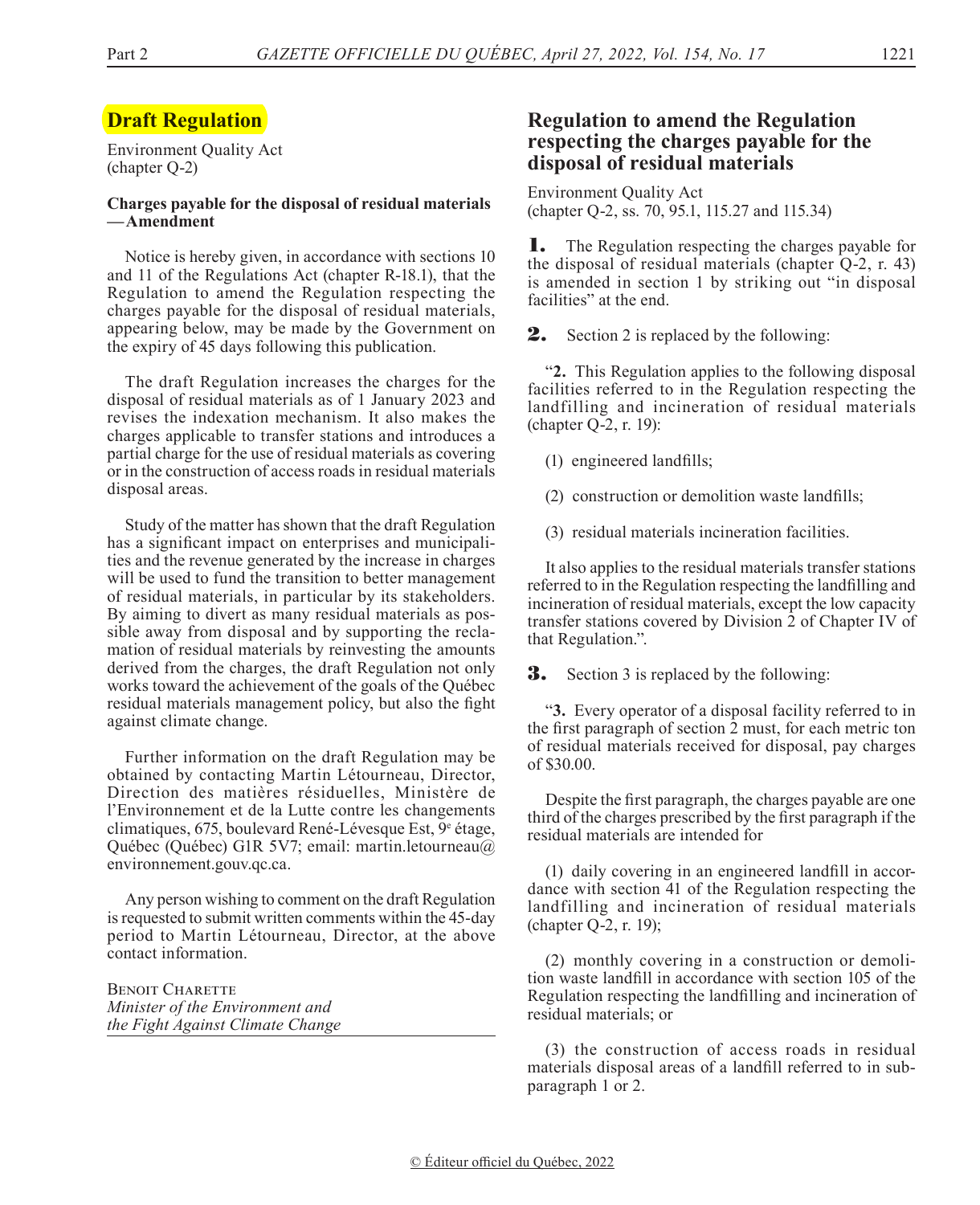No charge is however payable for the following residual materials when they are intended for the purposes set out in the second paragraph:

(1) contaminated soils;

(2) fine construction, renovation and demolition waste from screening or sifting carried out by the sorting stations for residual materials from construction and demolition work.

**3.1.** Every operator of a transfer station referred to in the second paragraph of section 2 must also pay the charges prescribed by the first paragraph of section 3 for each metric ton of residual materials transferred and intended for a disposal facility.

**3.2.** Despite sections 3 and 3.1, no charge is payable for

(1) residual materials that are sorted and recovered on the premises to be reclaimed;

(2) mine tailings or residue generated by a mine tailings reclamation process; and

(3) residual materials for which charges payable under this Regulation were already paid.

**3.3.** Despite paragraph 3 of section 3.2, every operator of an incineration facility referred to in subparagraph 3 of the first paragraph of section 2 may deduct from the quantity of residual materials covered by the charges prescribed by the first paragraph of section 3 the quantity of incineration residue recovered to be reclaimed.

However, when incineration residue is intended for the purposes set out in the second paragraph of section 3, only two thirds of the quantity of that residue may be deducted.".

4. Section 4 is amended

(1) in the first paragraph

(*a*) by replacing "by section 3 are adjusted" by "by the first paragraph of section 3 are increased by \$2";

(*b*) by striking out "on the basis of the rate calculated in the manner provided for in section 83.3 of the Financial Administration Act (chapter A-6.001)" at the end;

(2) by replacing "adjustment in a notice in the *Gazette officielle du Québec* or by any other" in the second paragraph by "increase by any".

**5.** Section 5 is amended

(1) by replacing "prescribed by section 3 are payable" in the first paragraph by "payable under sections 3 and 3.1 are payable by means of an electronic method of payment";

(2) in the second paragraph

(*a*) by replacing "the following information must be received by those dates to the" in the portion before subparagraph 1 by "the following information for the same period must be received by those dates by the";

(*b*) by replacing subparagraphs 2 and 3 by the following:

"(2) the quantity of residual materials, expressed in metric tons, that, as the case may be, are

(*a*) received for disposal and covered by the charge payable under the first paragraph of section 3;

(*b*) intended for the purposes set out in the second paragraph of section 3 and covered by the charge payable under that paragraph;

(*c*) intended for the purposes set out in the second paragraph of section 3 and covered by the third paragraph of section 3;

(*d*) transferred, intended for a disposal facility and covered by the charge payable under section 3.1; or

(*e*) referred to in section 3.2;

(3) the quantity of incineration residue, expressed in metric tons, that is deducted in accordance with the first or second paragraph of section 3.3, as the case may be;

(4) the amount of the charges paid broken down into the applicable categories provided for in subparagraph 2.".

**6.** Section 6 is amended by adding the following paragraph at the end:

"If the amount of the charges, interest and amounts referred to in the second paragraph paid exceeds by more than \$5 the actual amount outstanding, then the operator is entitled to a credit for a future period equivalent to that difference. Where the operator ceases activities, the operator may ask for the reimbursement of that amount.".